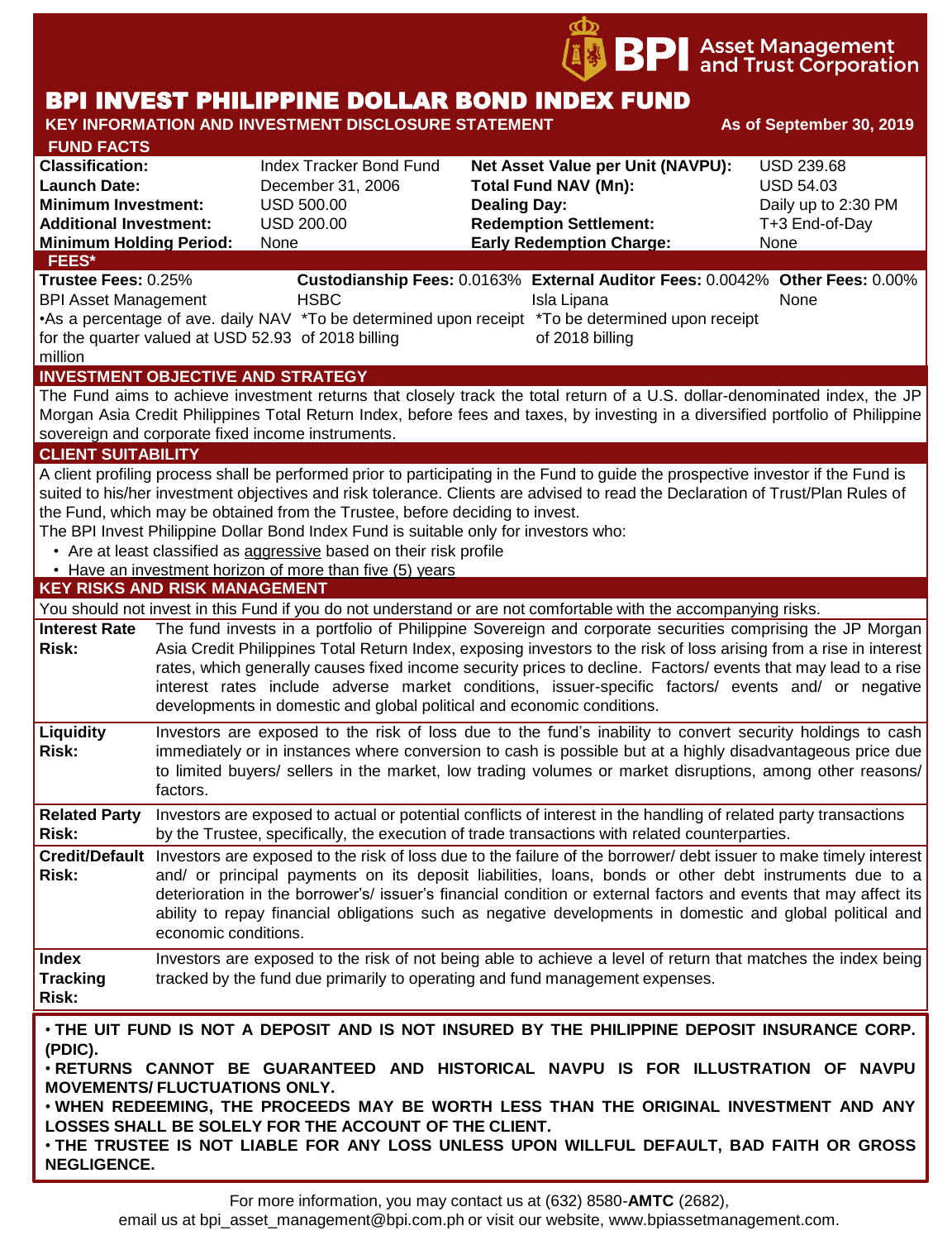## **FUND PERFORMANCE AND STATISTICS AS OF SEPTEMBER 30, 2019**

**1 mo 3 mo 6 mo 1YR 3YRS S.I.<sup>2</sup>**

**1YR 2YRS 3YRS 4YRS 5YRS S.I.**

**YTD 2018 2017 2016 2015 2014**

(Purely for reference purposes and is not a guarantee of future results)



**Fund -0.46 3.29 7.63 14.71 12.54 139.68 Benchmark** -0.43 3.46 8.09 15.44 13.68 152.48

\*Benchmark is the JP Morgan Asia Credit Philippines Total Return

**Fund 14.71 6.22 4.02 5.51 5.56 7.09 Benchmark** 15.44 6.62 4.37 6.04 6.09 7.53

**Fund 13.34 -0.73 5.85 2.96 3.41 10.75 Benchmark** 13.94 -0.61 6.36 3.53 3.97 11.47

| <b>NAVPU</b> over the past 12 months   |        |  |  |  |  |
|----------------------------------------|--------|--|--|--|--|
| Highest                                | 241.68 |  |  |  |  |
| Lowest                                 | 205.65 |  |  |  |  |
| <b>STATISTICS</b>                      |        |  |  |  |  |
| <b>Weighted Ave Duration (Yrs)</b>     | 7.417  |  |  |  |  |
| Volatility, Past 1 Year (%) 3          | 3.02   |  |  |  |  |
| Port. Weighted Yield to Maturity (%)   | 2.853  |  |  |  |  |
| <b>Current Number of Holdings</b>      | 47     |  |  |  |  |
| Tracking Error (3-Yr) <sup>4</sup> (%) | ( ) 4. |  |  |  |  |

<sup>1</sup>Returns are net of fees.

<sup>2</sup>Since Inception

<sup>3</sup>Measures the degree to which the Fund fluctuates vis-à-vis its average return over a period of time.

<sup>4</sup>Measure of deviation between the Fund's return and benchmark returns. A lower number means the Fund's return is closely aligned with the benchmark. 5 Includes accrued income, investment securities purchased, accrued expenses, etc.

\*Declaration of Trust is available upon request through branch of account.

| <b>PORTFOLIO COMPOSITION</b>                        |           | <b>TOP TEN HOLDINGS</b>   |                 |           |
|-----------------------------------------------------|-----------|---------------------------|-----------------|-----------|
| <b>Allocation</b>                                   | % of Fund | <b>Name</b>               | <b>Maturity</b> | % of Fund |
| Government                                          | 67.70     | <b>RoP Bonds</b>          | 3/16/2025       | 8.75      |
| Corporates                                          | 30.64     |                           |                 |           |
| Cash                                                | 0.19      | <b>RoP</b> Bonds          | 10/23/2034      | 8.02      |
| Time deposits and money market                      | 0.56      | <b>RoP Bonds</b>          | 3/1/2041        | 6.40      |
| Other receivables - net of liabilities <sup>5</sup> | 0.92      | <b>RoP Bonds</b>          | 2/2/2042        | 6.12      |
| <b>Maturity Profile</b>                             |           | <b>RoP</b> Bonds          | 2/2/2030        | 6.00      |
| Cash and Less than 1 Year                           | 2.04      | <b>RoP</b> Bonds          | 1/15/2032       | 5.71      |
| Between 1 and 3 Years                               | 10.53     | <b>RoP Bonds</b>          | 1/14/2031       | 5.04      |
| Between 3 and 5 Years                               | 22.70     | <b>UG Summit Holdings</b> | 1/23/2023       | 4.46      |
| Between 5 and 7 Years                               | 14.76     |                           |                 |           |
| Between 7 and 10 Years                              | 8.31      | <b>RoP</b> Bonds          | 2/1/2028        | 4.37      |
| More than 10 Years                                  | 41.67     | <b>RoP Bonds</b>          | 1/14/2029       | 3.94      |

## **RELATED PARTY TRANSACTIONS\***

**CUMULATIVE PERFORMANCE (%) <sup>1</sup>**

Index

**ANNUALIZED PERFORMANCE (%) <sup>1</sup>**

**CALENDAR YEAR PERFORMANCE (%) <sup>1</sup>**

The Fund has investments and trade transactions with BPI Asset Management and Trust Corporation (BPI AMTC):

Ayala Corporation - USD 0.71 million AC Energy – USD 0.32 million

Investments in the said outlets were approved by the BPI AMTC's Board of Directors. Likewise, all related party transactions are conducted on an arm's length and best execution basis and within established limits.

Related party in accordance with BPI AMTC's internal policy.